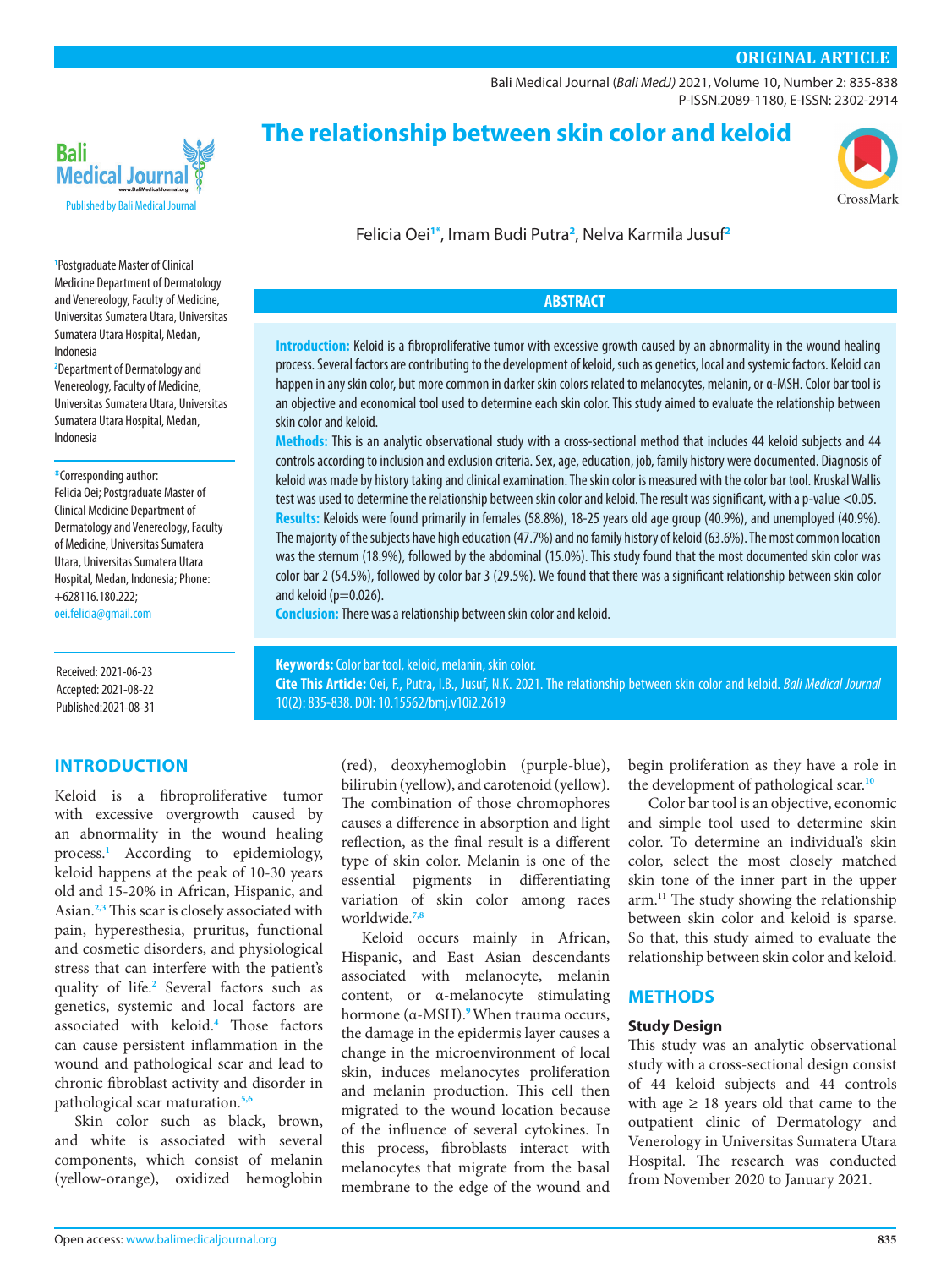### **Data Collection**

Each subject had signed the informed consent. The exclusion criteria were subjects with tattoos, psoriasis, or burn scars covering the brachii anterior dextra and sinistra. Subjects with vitiligo and albino were excluded as well. History taking and clinical examination were conducted, and a color bar tool was used to determine skin color.

### <span id="page-1-0"></span>**Table 1. Demographic characteristics of keloid subjects**

| <b>Characteristics</b>                | <b>Keloid</b>  |                |  |
|---------------------------------------|----------------|----------------|--|
|                                       | Total (n)      | Percentage (%) |  |
| Gender                                |                |                |  |
| Male                                  | 19             | 43.2           |  |
| Female                                | 25             | 56.8           |  |
| Age (years old)                       |                |                |  |
| $18 - 25$                             | 18             | 40.9           |  |
| $26 - 35$                             | 13             | 29.5           |  |
| $36 - 45$                             | 8              | 18.2           |  |
| $46 - 55$                             | 3              | 6.8            |  |
| $56 - 65$                             | $\overline{2}$ | 4.5            |  |
| Education                             |                |                |  |
| Primary Education                     | 6              | 13.6           |  |
| Secondary Education                   | 17             | 38.6           |  |
| <b>Tertiary Education</b>             | 21             | 47.7           |  |
| Occupation                            |                |                |  |
| Professional                          | 10             | 22.7           |  |
| Technician and professional assistant | $\mathbf{1}$   | 2.3            |  |
| Administration                        | 3              | 6.8            |  |
| Entrepreneur                          | 9              | 20.5           |  |
| Handcrafter                           | $\mathbf{1}$   | 2.3            |  |
| Manual labor                          | $\overline{2}$ | 4.5            |  |
| Unemployment                          | 18             | 40.9           |  |
| Family history of keloid              |                |                |  |
| Father                                | $\overline{2}$ | 4.5            |  |
| Mother                                | 8              | 18.2           |  |
| Sibling                               | 6              | 13.6           |  |
| None                                  | 28             | 63.6           |  |

### <span id="page-1-1"></span>**Table 2. Distribution of keloid locations**

| <b>Keloid Locations</b> | Total (n)      | Percentage (%) |
|-------------------------|----------------|----------------|
| Auricularis             | $\overline{2}$ | 3.8            |
| Facialis                | 1              | 1.9            |
| Brachii                 | 6              | 11.3           |
| Antebrachii             | 7              | 13.2           |
| Dorsum manus            | 1              | 1.9            |
| Scapularis              | 4              | 7.5            |
| Deltoid                 | 3              | 5.7            |
| Sternum                 | 10             | 18.9           |
| Mammae                  | 1              | 1.9            |
| Abdominal               | 8              | 15.0           |
| Femoralis               | 3              | 5.7            |
| Genu                    | 1              | 1.9            |
| Cruris                  | $\overline{2}$ | 3.8            |
| Dorsalis pedis          | 4              | 7.5            |
| Total                   | 53             | 100            |

### **Data Analysis**

The results were analyzed in descriptive analysis and Kruskal Wallis test to determine the relationship between skin color and keloid, with p<0.05 was considered significant.

### **RESULTS**

In this study, the demographic characteristics of keloid subjects were highest in female (58.8%), age of 18-25 years old (40.9%), tertiary education (47.7%), and unemployed (47.7%). Most of the subjects (63.6%) did not have a family history of keloid. The demographic characteristics of the subjects were shown in [Table 1](#page-1-0). From 44 subjects with keloid, we found 53 keloids distributed in several predilections, and most were found in the sternum (18.9%) and abdominal (15.0%) ([Table 2\)](#page-1-1).

 In the keloid group, we found that the majority skin color was color bar 2 (54.5%) followed by color bar 3 (29.5%), as shown in [Table 3](#page-2-0) and [Table 4.](#page-2-1) In the control group, the highest skin color was color bar 2 (75.0%) and followed by color bar 3 (13.6%). In this study, color bar 5 and color bar 6 were not found. Brighter skin color was found in the control group, and darker skin color was shown in the keloid group. Because of these differences in the proportion of skin color, we then analyzed them with the Kruskal Wallis test and found that there was a significant relationship between skin color dan keloid  $(p=0.026)$ .

# **DISCUSSION**

Keloid is a benign pathological scar that grows beyond the wound margin.**[1](#page-3-0)[,2](#page-3-1)** This scar is closely associated with pain, hyperesthesia, pruritus, cosmetic and functional disorders, as well as psychological stress that can dramatically influence a patient's quality of life.**[2](#page-3-1)** The incidence of keloid was equal in males and females, but most of the keloid patients who came to seek treatments were females due to cosmetic concerns compared to males.**[12](#page-3-9)[–14](#page-3-10)** In this study, we found that keloid occurred in females (56.8%). This study result was relevant with Noishiki et al., shown from 1290 keloid patients who came to the polyclinic; most were female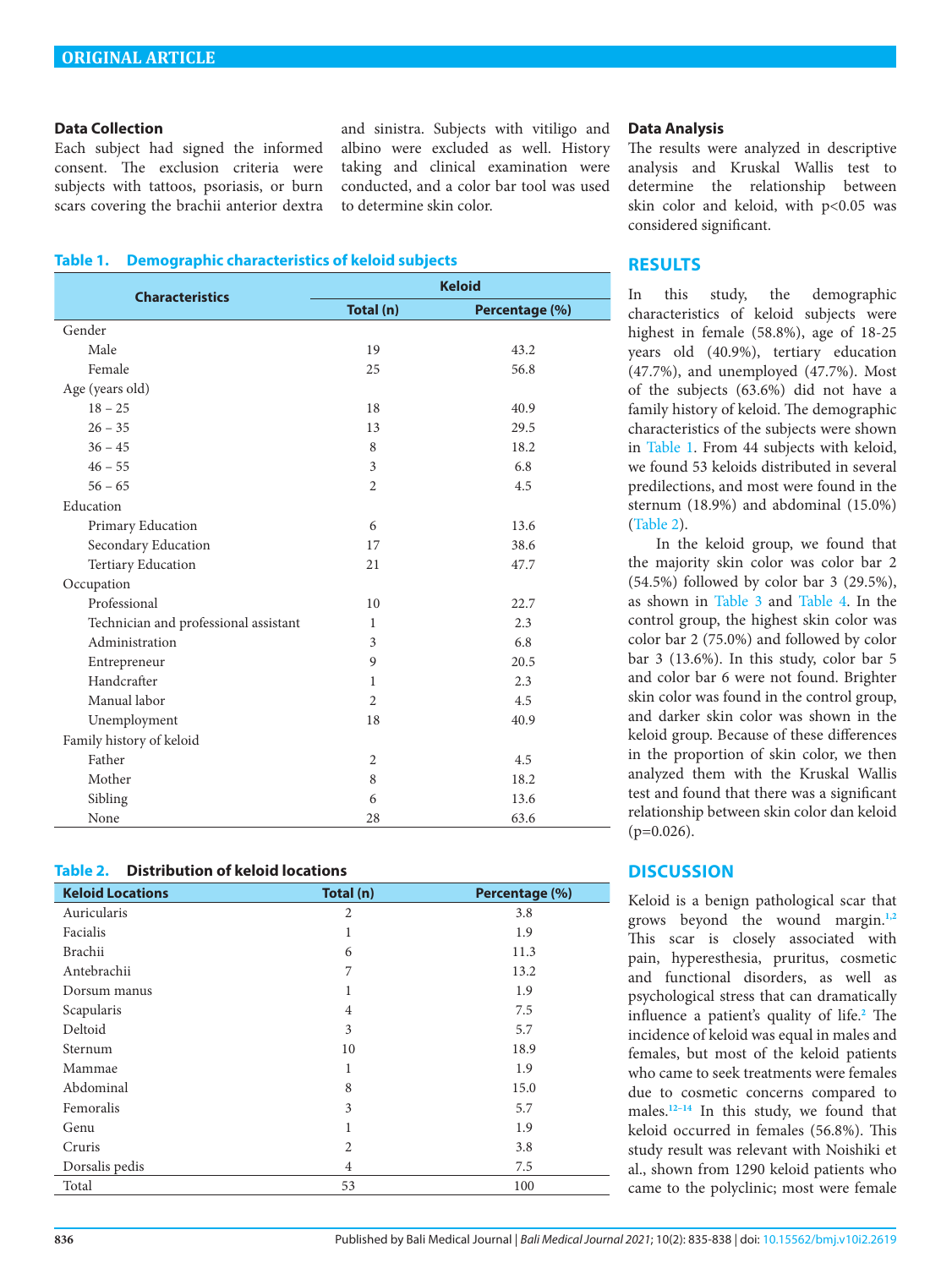<span id="page-2-0"></span>

| Table 3. Distribution of skin color in keloid subjects |  |  |
|--------------------------------------------------------|--|--|
|                                                        |  |  |

| <b>Skin color</b> | Total (n) | Percentage (%) |
|-------------------|-----------|----------------|
| Color bar 1       |           | 2.3            |
| Color bar 2       | 24        | 54.5           |
| Color bar 3       | 13        | 29.5           |
| Color bar 4       | 6         | 13.6           |
| Color bar 5       | $\theta$  | $\mathbf{0}$   |
| Color bar 6       | $\Omega$  | $\Omega$       |
| Total             | 44        | 100            |
|                   |           |                |

# <span id="page-2-1"></span>**Table 4. Relationship between skin color and keloid**

| <b>Skin color</b> | <b>Keloid</b><br>n(%) | <b>Control</b><br>n(%) | <b>P-value</b> |
|-------------------|-----------------------|------------------------|----------------|
| Color bar 1       | 1(2.3)                | 2(4.5)                 |                |
| Color bar 2       | 24(54.5)              | 33(75.0)               |                |
| Color bar 3       | 13(29.5)              | 6(13.6)                | 0.026          |
| Color bar 4       | 6(13.6)               | 3(6.8)                 |                |
| Color bar 5       | 0(0)                  | 0(0)                   |                |
| Color bar 6       | 0(0)                  | 0(0)                   |                |
| Total             | 44(100)               | 44(100)                |                |

 $n =$  number of samples; % = percentage

(68.8%).**[12](#page-3-9)** Study by Putra and Jusuf also shown that keloid subjects were primarily females.**[15](#page-3-15)**

[Table 1](#page-1-0) showed that keloid was found highest in 18-25 years old age group,18 subjects (40.9%), and followed by 26- 35 years old age group about 13 subjects (29.5%). This study is consistent with the study by Andisi et al., who found that most of the keloid cases were found in 15-24 years old age group, 34 people (36.56%), followed by 25-44 years old age group, 33 people (35.48%).**[16](#page-3-16)** Lu et al. in their study also found that the peak of keloid happens in 10-30 years old in both male and females.**[17](#page-3-17)** Although keloid can occur at any age, the highest incidences were found in the second and third decades of life.**[2](#page-3-1),[3](#page-3-2)** This can happen because both skin tension and trauma frequencies were higher in younger individuals than the old individuals.

There is an association between education and health, such as (1) reverse causality, bad health can cause lower education level, (2) education generally increases health. Evidence showed that a person with higher education was most likely to seek preventive treatment because of access to healthcare.**[18](#page-3-18)** In line with this study that found most of the subjects that came to the polyclinic were those with tertiary education levels (47.7%). The

majority occupation of this study subjects was unemployment. This study was in line with Damanik et al. found that most keloid subjects were unemployed (60%).**[19](#page-3-19)** Study by Putra and Jusuf showed that keloid patients who came to the polyclinic were unemployed.**[15](#page-3-15)** This study showed that occupation was not entirely associated with keloid.

Based on [Table 1](#page-1-0), we found that from 44 subjects with keloid, 63.6% did not have a family history of keloid. This study is consistent with Lu et al., 516 (72.2%) of 715 keloid subjects had no family history of keloid.**[17](#page-3-17)** However, a study by Narayana et al. showed different results as 54.55% of the keloid subjects had a family history of keloid.**[20](#page-3-20)** Family history of keloid supports that genetics play a role in the development of keloid and was proved by autosomal dominant inheritance in keloid, related locus (chromosome 2q23 and 7p11), and several HLA alleles (HLA-DRB1\*15, HLA-DQA1\*0104, DQ-B1\*0501 and DQB1\*0503), and dysregulation of 25 genes in the main pathway that associated to the development of keloid including apoptosis, mitogen-activated protein kinase, TGF-ß, IL-6, and plasminogen activator inhibitor-1.**[21](#page-3-21)**

In this study, from 44 subjects with keloids, we found 53 keloids distributed in several locations. The most found location

of keloid was sternum (18.9%) followed by abdominal (15.0%). This result is consistent with a study by Rachmantyo et al., which found that the most common keloid locations were the chest region (23.1%) and arms (23.1%).**[22](#page-3-11)** In the study conducted by Ogawa et al., from 483 keloid subjects with 1500 keloid lesions, they found that keloid was more prone in the anterior chest region (48.9%), scapular region (26.9%), and chin or neck region (12.1%).**[25](#page-3-12)** One of several local factors that play a role in the development and progression of keloid is mechanical force, such as skin tension induced by stretching.**[5](#page-3-4)** This fact was proven by evidence that shown strong predisposition of keloid was found in the area with strong tension and repetitive actions of the skin, particularly in the anterior chest, shoulder, deltoid, chin, and ear. On the contrary, keloid was hardly found in the rarely stretched area, such as scalp and tibia anterior.**[23](#page-3-13)**

Fitzpatrick's Skin Type (FST) has limited relevance and reliability for an individual with colored skin because several ethnicities or races were clusters in one category of Fitzpatrick. Therefore, Ho et al. developed the color bar tool to determine skin color. In their study, the mean index of melanin had a linear correlation with color bar, skin tone description, and skin color category, according to Fitzpatrick.**[11](#page-3-14)** Based on table 4, it is shown that in the keloid subjects group, the proportion of skin color was dominated by color bar 2 (54.5) and followed by color bar 3 (29.5%). In the control group, we found that color bar 2 and color bar 3 were the majority. In the non-keloid group, we found that the skin color is lighter compared to the keloid group. Because of differences in each group proportion, the result was then analyzed by the Kruskal Wallis test and showed a significant relationship between skin color and keloid ( $p = 0.026$ ).

A higher incidence of keloid was found in darker skin color about 10-15 times more frequent than in white skin and scarcely in albino. This proof was associated with melanocyte, melanin content, or α-MSH.**9,[10](#page-3-8)** Melanin is the pigment in the skin. Darker skin had more melanin content because of the increasing activity of enzymes and the production of melanin. A study by Luo